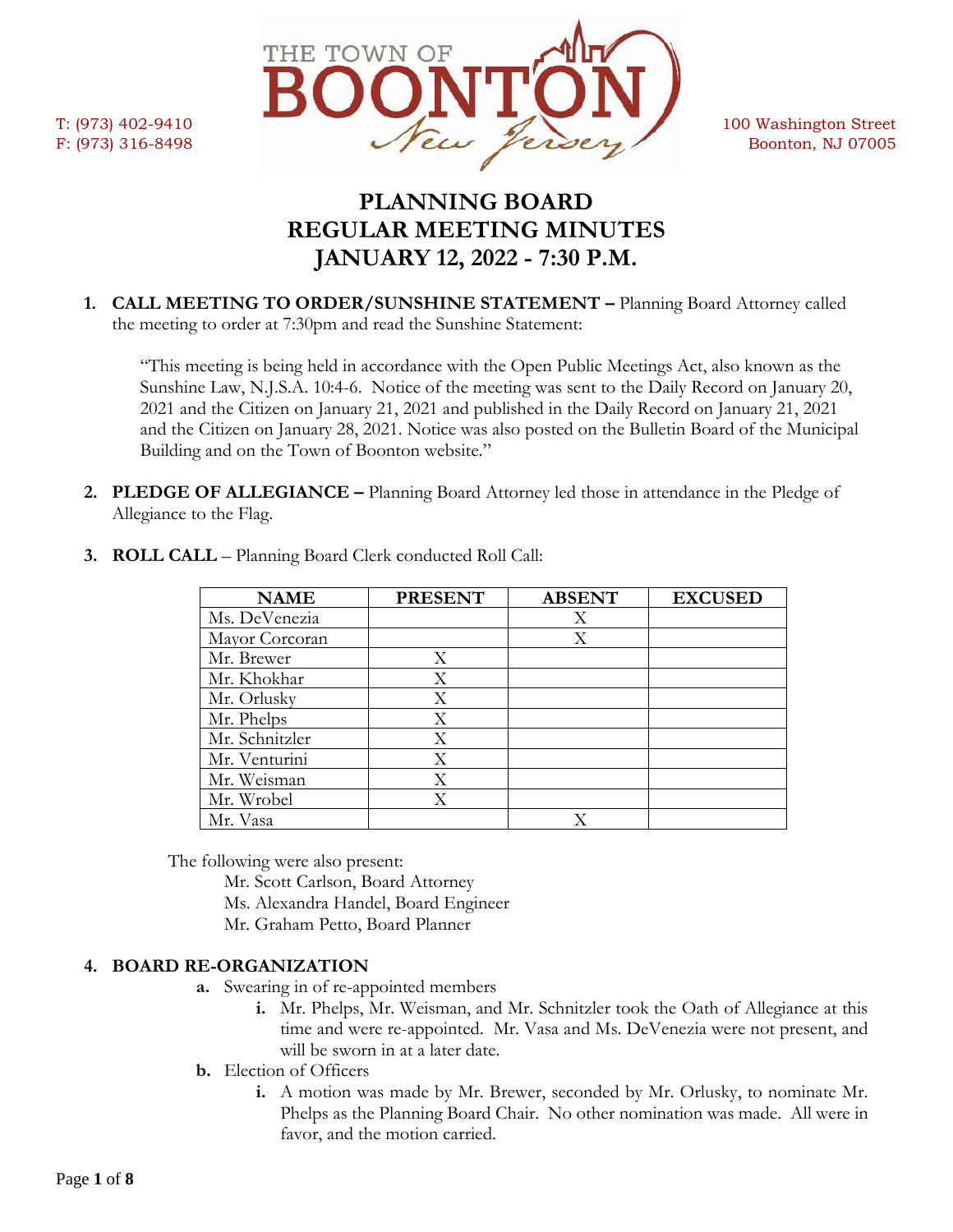- **ii.** A motion was made by Mr. Phelps, seconded by Mr. Orlusky, to nominate Mr. Brewer as the Planning Board Vice Chair. No other nomination was made. All were in favor, and the motion carried.
- **c.** Appointments
	- **i.** A motion was made by Mr. Brewer, and seconded by Mr. Orlusky, to approve all appointments as detailed in the 2022 Annual Resolution. All were in favor, and the motion carried.
- **d.** Annual Resolution and Meeting Schedule
	- **i.** A motion was made by Mr. Brewer, and seconded by Mr. Orlusky, to approve the 2022 Annual Resolution and Meeting Schedule. All were in favor, and the motion carried.

### **5. PAYMENT OF THE BILLS**

**a.** The Planning Board Clerk announced that the bills are in order to be paid. A motion was made by Mr. Orlusky, and seconded by Mr. Brewer, to pay the bills as submitted. All were in favor, and the motion carried.

### **6. APPROVAL OF MINUTES**

**a.** Minutes of the regular Planning Board meeting of December 8, 2021 were accepted as presented.

### **7. CORRESPONDENCE**

**a.** No correspondence was received.

### **8. RESOLUTIONS**

### **a. RESOLUTION OF APPROVAL TLK MANAGEMENT LLC APPROVAL OF USE VARIANCE, BULK VARIANCE, AND SITE PLAN**

|                    | : PLANNING BOARD OF THE       |
|--------------------|-------------------------------|
| IN THE MATTER OF   | $\pm$ TOWN OF BOONTON         |
| TLK MANAGEMENT LLC | : APPLICATION NO. $2021-10$   |
|                    | : BLOCK 122; LOTS $9 & 9.01$  |
|                    | $\pm$ 424-436 VREELAND STREET |

**WHEREAS,** TLK Management LLC ("Applicant") requested approval for a use variance, bulk variances, and preliminary and final site plan for the property located at Block 122, Lots 9 and 9.01 on the tax map of the Town of Boonton, being commonly known as 424-436 Vreeland Street, Boonton, New Jersey (the "Site"), located in the R-1(D) Zone District; and

**WHEREAS,** by Ordinance adopted by the Mayor and Board of Aldermen of the Town of Boonton under statutory authority, the Planning Board and Zoning Board of Adjustment were combined into one board, which possesses and may exercise all powers granted to the Planning Board and Board of Adjustment pursuant to the Municipal Land Use Law, N.J.S.A. 40:55D-1 et seq.; and

**WHEREAS,** the Board held a public hearing on the Application for preliminary and final site plan approval and bulk variance relief (the "Application") on November 10, 2021 and December 8, 2021; and

**WHEREAS,** the Applicant was represented by Steven Schepis, Esq. and

**WHEREAS,** the Board heard the testimony and evidence presented by the Applicant and solicited comments from the public.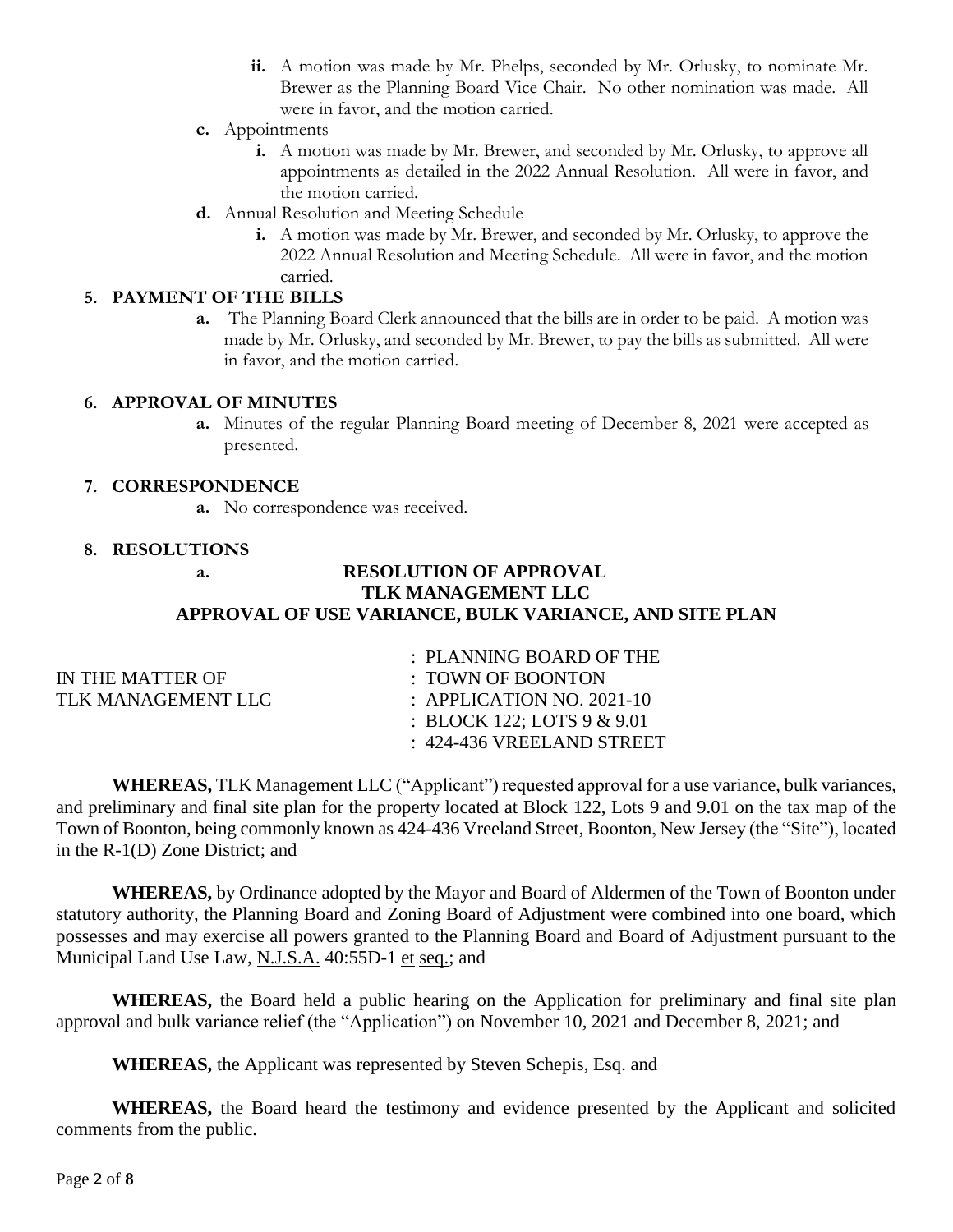**WHEREAS,** the Application was filed with the Boonton Zoning Board on August 21, 2021. Applicant has filed for d(1) use variance relief to develop a 16-unit age-restricted active adult development for persons 55 years of age and older on the Site. Applicant has also filed for a d(5) density variance to locate 16 dwelling units on the Site. Applicant has also filed for "C" variances from six bulk requirements.

**NOW, THEREFORE, BE IT RESOLVED,** that the Planning Board of the Town of Boonton, County of Morris and State of New Jersey, on the 8<sup>th</sup> day of December, 2021, made the following findings of fact:

- 1. The Board found the Application complete.
- 2. In connection with this Application, the Board reviewed the following:
	- A. Application for Development filed August 21, 2021.
	- B. Application for Variance filed August 21, 2021.
	- C. Property Owner Disclosure Statement
	- D. Town of Boonton Certificate of Taxes
	- E. Site Inspection Authorization
	- F. Property Owner's Consent Form
	- G. Checklist for Determining Completeness of Application, Town of Boonton Planning Board dated August 21, 2021
	- H. Addendum E Preliminary Site Plan Checklist Addendum
	- I. Final Site Plan Checklist
	- J. Aerial Photograph of Subject Property provided by Morris County Planning Board
	- K. Colored Renderings of Proposed Single-Family Dwellings Completeness Report
	- L. Site Plan Set, consisting of 18 sheets, prepared by Dykstra Walker Design Group dated August 10, 2021
	- M. Architectural Plan Set, consisting of 7 sheets prepared by Bilow Garrett Group
	- N. Current Owner Deeds and Easement of Record
	- O. Resolution of Prior Minor Subdivision Approval
	- P. Stormwater Management Plan, prepared by Dykstra Walker Design Group.
	- Q. Letter from Morris County Planning Board dated September 21, 2021.
- 3. Based on the comments of Applicant's attorney, Steven Schepis, Esq., the Board noted that Applicant seeks to develop an age-restricted condominium community at the Site. Applicant requires a "D(1)" use variance as the use is not permitted at the Site.
- 4. Based upon the sworn testimony of Matthew Koenig, Applicant's business representative, the Board noted that Applicant is the contract purchaser of the Site. Applicant seeks to develop an age-restricted (55 years of age and older), maintenance-free residential condominium community. The units will be designed to be handicapped-accessible ready throughout to serve senior citizens.
- 5. Based upon the sworn and qualified testimony of Marc Walker, Applicant's licensed professional engineer, the Board found that the Site has approximately 250 feet of frontage on the Rockaway River. The Site is characterized by an elevation change of approximately 30 feet. No wetlands are present at the Site. A 50' riparian buffer is delineated adjacent to the river. The Site is served by public utilities.

Applicant proposes a senior residential housing project at the Site. Sixteen individual dwelling units are proposed. Each unit would have three bedrooms and a single-car garage. Roads, open space areas, and amenity areas would serve as common space for the residents. Two roads are proposed on the Site. Each road will be 28' in width. A total of 51 parking spaces would be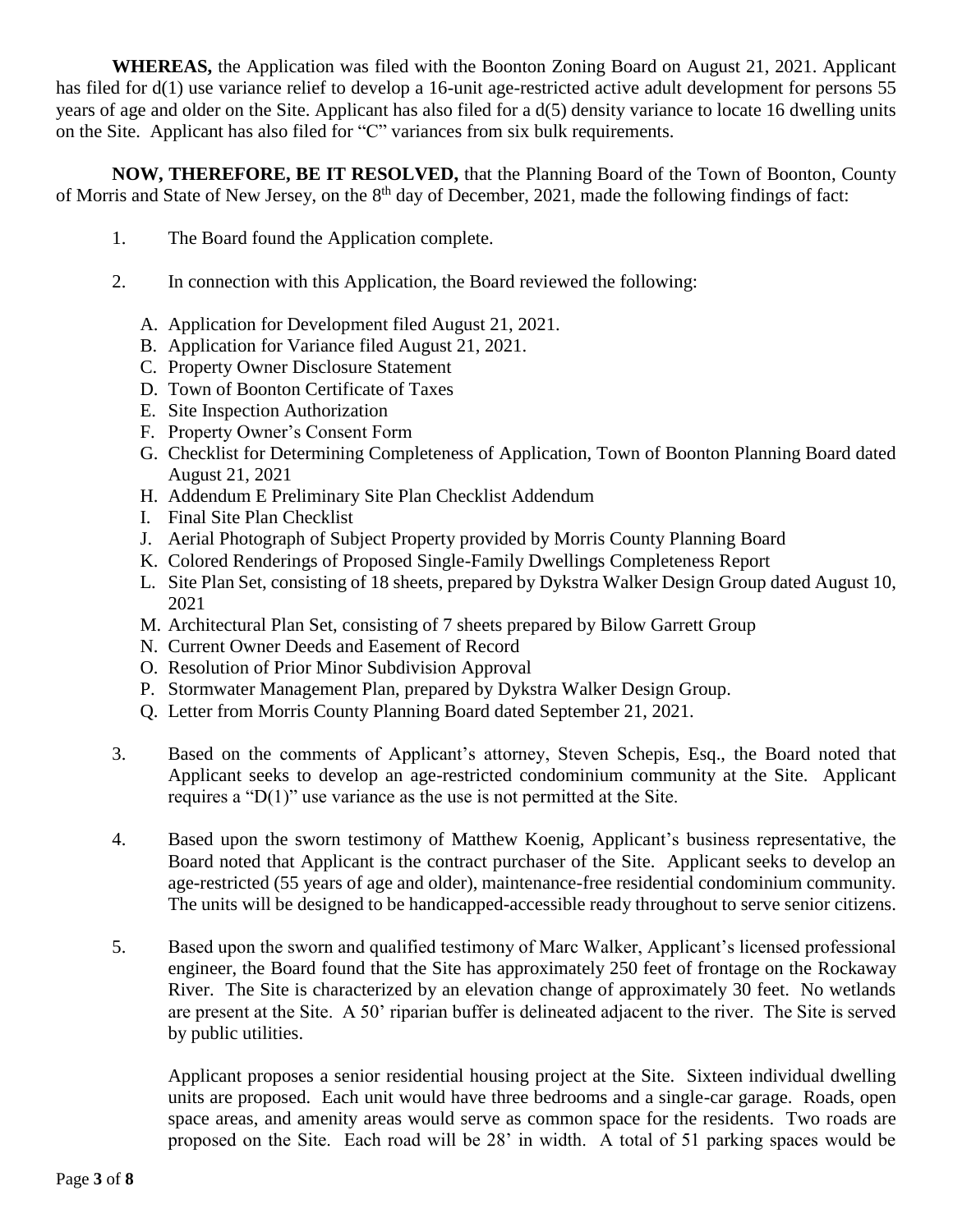available on-site. An on-site stormwater management system is proposed, consisting primarily of two stormwater basins.

The Application requires variances for steep slope disturbance. Specifically, slopes of 15%-20%, 1,500 s.f. of disturbance is permitted, approximately 10,931 s.f. is proposed; slopes of 20%-25%, 1,000 s.f. of disturbance is permitted, 4,560 s.f. of disturbance is proposed; slopes of 25%-30%, 500 s.f. of disturbance is permitted, 2,156 s.f. of disturbance is proposed; and slopes of greater than 30%, 250 s.f. of disturbance is permitted, 11,307 s.f. of disturbance is proposed.

Variances are also required for: maximum number of dwelling units (2 units permitted; 16 units proposed); front yard setback (100' required, 30' proposed); side yard setback (50' required, 10.1' proposed); rear yard setback (100' required, 21.9' proposed); maximum building coverage (10,366 s.f. permitted, 22,126 s.f. proposed); lot coverage (20,732 s.f. permitted, 62,570 s.f. proposed); maximum floor area (18,141 s.f. permitted, 25,533 s.f. proposed); maximum fence height within 25' of right-of-way (3' permitted, 6' proposed); maximum combined height of retaining wall and fence (6' permitted, 12' proposed).

- 6. Based upon the sworn and qualified testimony of Rianna Kirchhof, Applicant's traffic expert, the Board found that there are two existing curb cuts on the existing site frontage. Applicant proposes to reduce these to one access point. This will improve site distance and reduce conflict points. Vreeland Avenue has approximately 500 vehicle trips during its peak hour. Ms. Kirchhof's analysis found that up to 11 peak hour trips would be generated by the site. Given the agerestricted nature of the proposed housing, the peak hour of the Site would not coincide with the peak hour of the adjacent roadways. The development would not have a significant impact on the adjacent roadways. The 51 proposed parking spaces are sufficient to accommodate the residents and their guests.
- 7. Based upon the sworn and qualified testimony of Anthony Garrett, licensed professional architect and professional planner, that Board found that the dwellings are designed to have a main living level that will be convenient for older residents. Each unit will have a one-car garage.

The Site is 3.53 acres in size. It is a previously developed site that is well-suited for the proposed use. The Site is adjacent to a residential zone district, and accordingly, the residential use is not incompatible with existing development.

The Master Plan addresses the need for housing for older residents, and therefore the proposed residential use would advance that goal. The proposed density is consistent with that which is permitted in the nearby R-1(c) zone district. The reduction of access points is a further benefit of the proposal. The goals and objectives of the Municipal Land Use Law, particularly the goal of a diverse housing stock, are advanced by the proposal. Further, according to the 2010 census, 53% of Boonton residents are "baby boomers", illustrating the need for this type of housing. There are no other nearby properties that meet the need for a project of the type proposed, making the Site particularly well-suited for the proposed residential use. For the reasons set forth herein, the grant of the use variance would not create any substantial detriment to the zone or the zone plan.

The requested bulk variances are subsumed by the use variance. The " $C(2)$ " criteria are satisfied as the proposal advances both the Master Plan and the purposes of the Municipal Land Use Law. The provision of senior housing, which is needed in the Town of Boonton, is beneficial to the public. The significant fencing and screening will mitigate any impact on neighboring properties. The steep slope disturbances are justified because the existing conditions on site are unsafe and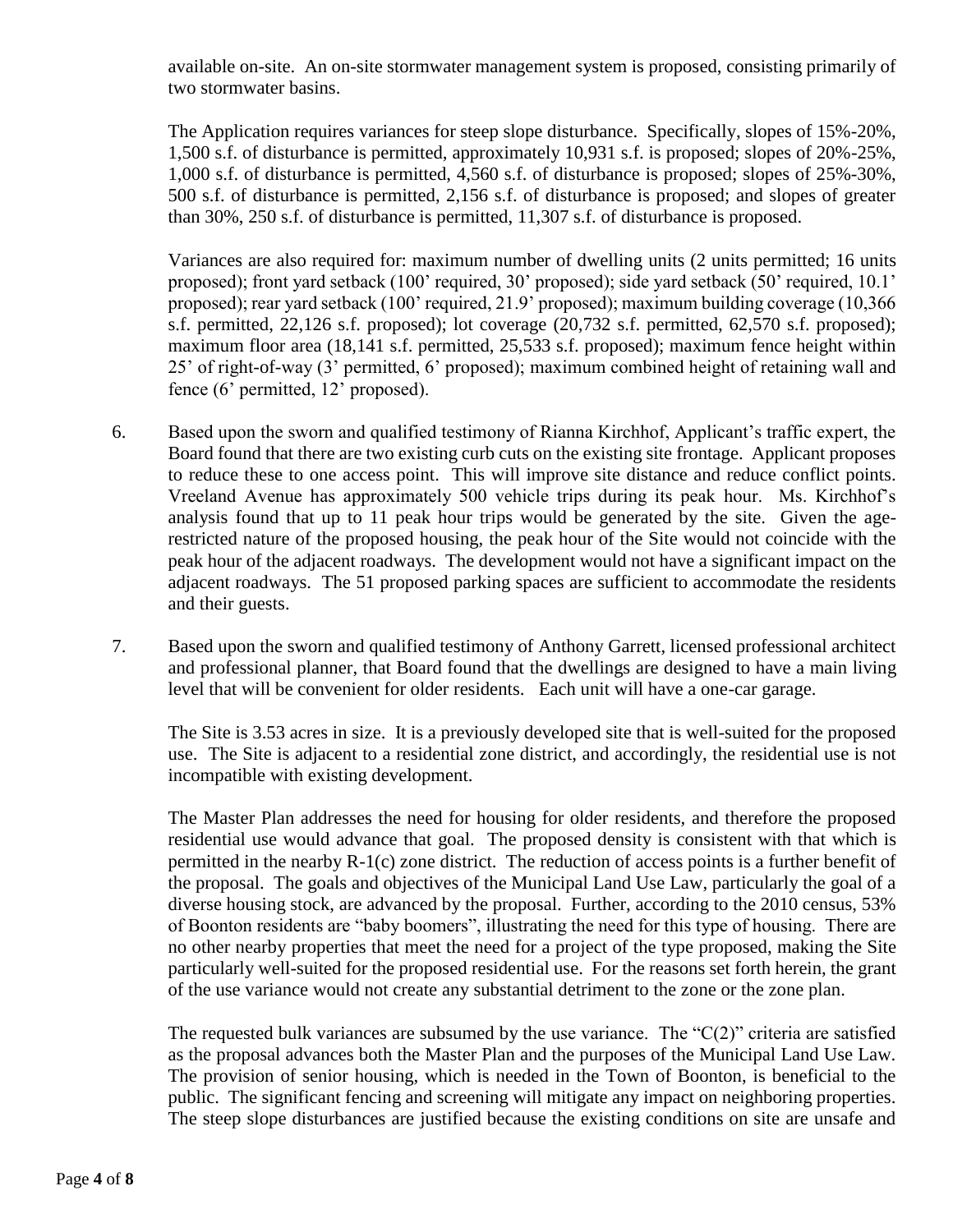will be improved by the proposed retaining walls. Accordingly, the positive and negative criteria required for grant of a "C(2)" variance are satisfied with respect to the requested variances.

8. Applicant has adequately addressed the concerns and recommendations of the Board and the Board's professionals.

**NOW, BE IT FURTHER RESOLVED,** that the Planning Board of the Town of Boonton, County of Morris and State of New Jersey, on the 8<sup>th</sup> day of December, 2021, concluded that this request for use and bulk variance relief can be granted because the statutory positive and negative criteria are satisfied.

**NOW, BE IT FURTHER RESOLVED,** by the Planning Board of the Town of Boonton, County of Morris and State of New Jersey, on the 8<sup>th</sup> day of December, 2021, the application of TLK Management LLC is hereby **APPROVED**, subject to the following terms and conditions:

- 1. Applicant shall be bound by all exhibits introduced, all representations made, and all testimony given before the Board at its meetings of November 10, 2021 and December 8, 2021.
- 2. Applicant shall provide all required Site Performance Bond and Inspection Fees in accordance with the municipal ordinances.
- 3. Applicant shall be responsible for obtaining any other approvals or permits from other governmental agencies, as may be required by law, and Applicant shall comply with any requirements or conditions of such approvals or permits.
- 4. The within approval is conditioned upon Applicant making payment in full of all sums due or to grow due on account of review and processing fees within twenty (20) days of the date of being billed for same by the administrative officer. No Certificate of Occupancy shall be issued until such fees have been paid in full. In the event that Applicant fails or refuses to pay such fees, the Planning Board reserves the right to declare the within Resolution and any relief granted pursuant hereto to be null, void, and of no further effect.
- 5. Applicant shall confirm that the existing pump station has the capacity to process the waste produced by the proposed development and shall be responsible for its pro-ratable share of the upgrades that are needed to handle said capacity, all to the satisfaction of the Board's engineer.
- 6. Applicant shall submit a landscape plan, which shall contain additional shade trees, to the satisfaction of the Board's engineer and planner.
- 7. Applicant shall submit the plans to the fire department for its approval.
- 8. Applicant shall comply with all applicable affordable housing ordinances, to the satisfaction of the Town Attorney or designee.
- 9. Applicant shall comply with the comments set forth in the review memoranda submitted by the Board's professional engineer which is accepted as accurate and incorporated by reference "SCE-R11925.A13" dated December 2, 2021, prepared by Andrew Holt, PE, PP, CME, of Suburban Consulting Engineers, Inc.
- 10. Applicant shall comply with the comments set forth in the review memoranda submitted by the Boards' professional planner which is accepted as accurate and incorporated by reference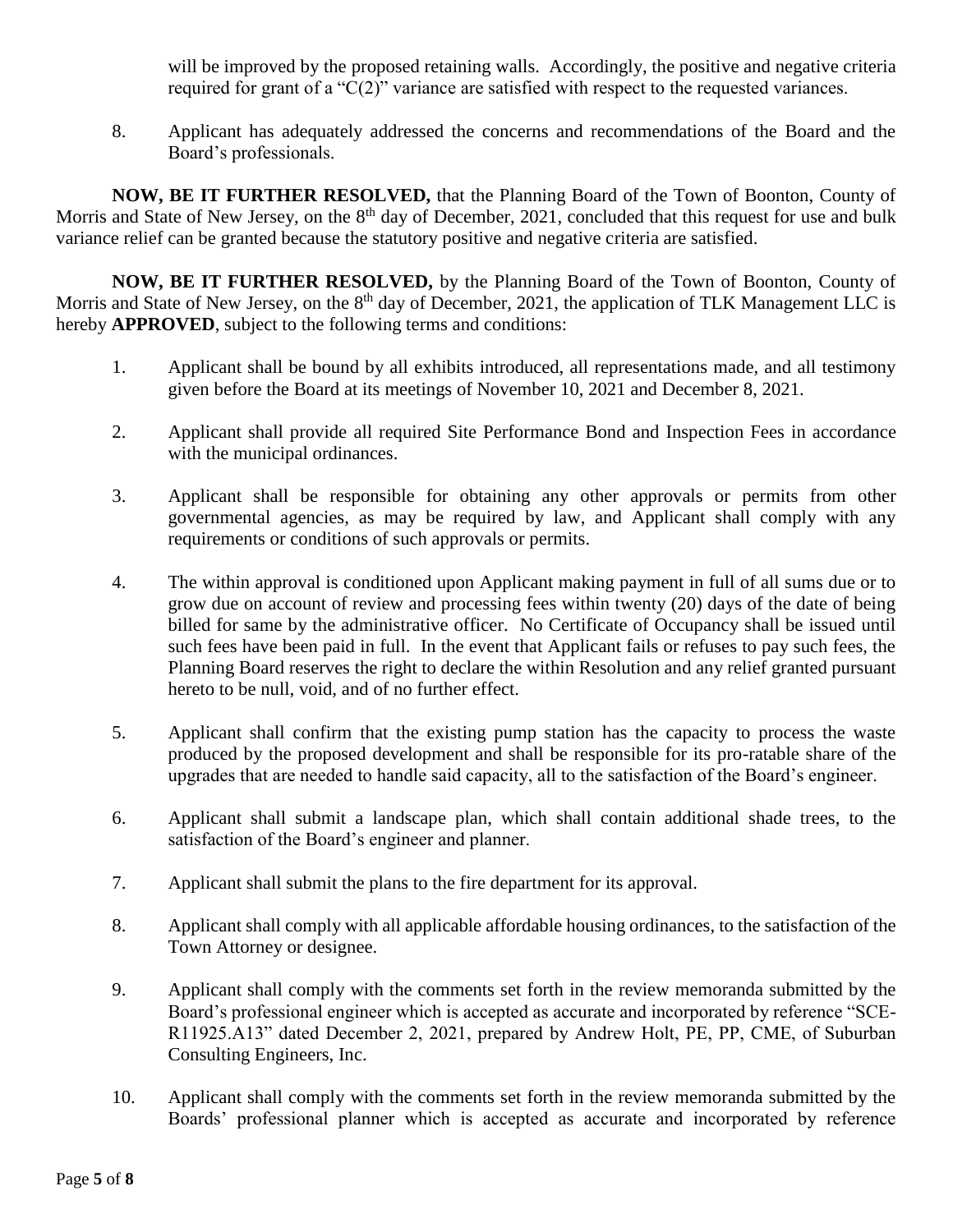"Planning Report #2" dated December 3, 2021, prepared by Graham Petto, AICP, PP, of Topology, which identifies the variance and design exception relief required and approved by the Board.

A motion was made by Mr. Brewer to approve the resolution, which was seconded by Mr. Khokhar.

| <b>NAME</b> | YES | NΟ | <b>ABSTAIN</b> |
|-------------|-----|----|----------------|
| Mr. Brewer  |     |    |                |
| Mr. Khokhar |     |    |                |
| Mr. Orlusky |     |    |                |
| Mr. Vasa    |     |    |                |
| Mr. Wrobel  |     |    |                |
| Mr. Phelps  |     |    |                |

The motion passed on a vote 6 YES, 0 NO.

### **b. RESOLUTION OF APPROVAL**

### **APPLICATION OF VICTOR COTTO APPROVAL OF EXPEDITED WAIVER OF SITE PLAN**

|                  | $\therefore$ PLANNING BOARD OF THE |
|------------------|------------------------------------|
| IN THE MATTER OF | $\pm$ TOWN OF BOONTON              |
| VICTOR COTTO     | $\therefore$ BLOCK 1; LOT 12       |
|                  | $\pm$ 313 MAIN STREET              |
|                  |                                    |

**WHEREAS,** Victor Cotto ("Applicant") requested approval of expedited waiver of site plan site plan for the property located at Block 1, Lot 12 on the tax map of the Town of Boonton, being commonly known as 313 Main Street, Boonton, New Jersey (the "Premises"), located in the B-4 Zone District; and

**WHEREAS,** by Ordinance adopted by the Mayor and Board of Aldermen of the Town of Boonton under statutory authority, an expedited waiver of site plan committee was established for the purpose of providing a waiver of site plan when it deems fit because the relief requested is de minimis and to require a full planning board application would be unduly costly and burdensome to the applicant; and

**WHEREAS,** Applicant met with the Expedite Waiver of Site Plan Committee and explained that he seeks to use a commercial unit located in the rear of the building as a studio apartment. The commercial space is not visible to Main Street and, accordingly, has been vacant for several years.

**NOW, BE IT FURTHER RESOLVED,** that the Planning Board of the Town of Boonton, County of Morris and State of New Jersey, on the  $12<sup>th</sup>$  day of January, 2022, concluded that this request for expedited waiver of site plan can be granted because the property is suitable for the proposed use, the proposal is de minimis, and it would be unduly burdensome and costly to Applicant to submit a complete application to the Planning Board.

**NOW, BE IT FURTHER RESOLVED,** by the Planning Board of the Town of Boonton, County of Morris and State of New Jersey, on the  $12<sup>th</sup>$  day of January, 2022, the application of Victor Cotto is hereby **APPROVED**, subject to the following terms and conditions:

> Applicant shall be bound by all representations made in its Expedited Waiver of Site Plan Application.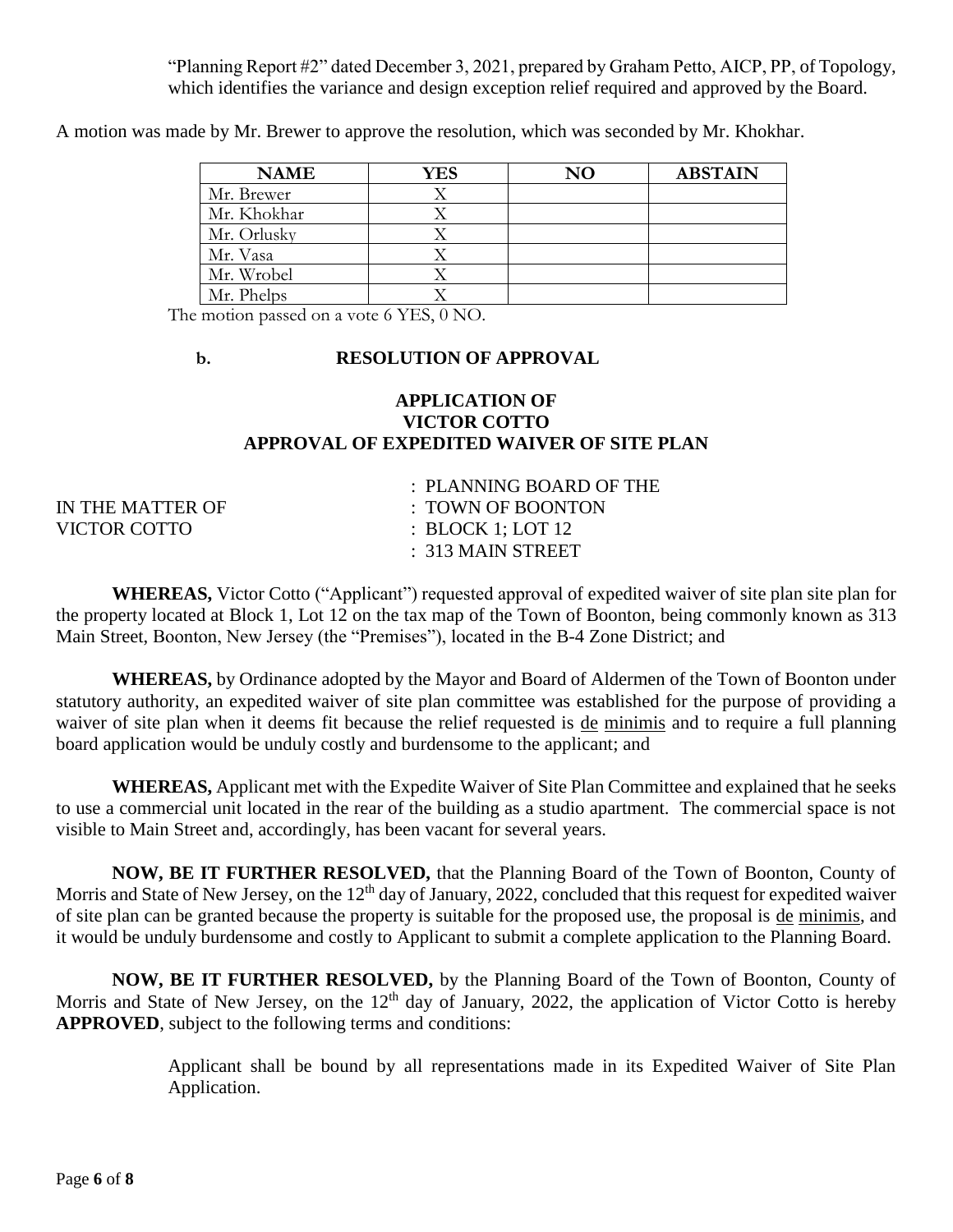Applicant shall be responsible for obtaining any other approvals or permits from other governmental agencies, as may be required by law, and Applicant shall comply with any requirements or conditions of such approvals or permits.

The within approval is conditioned upon Applicant making payment in full of all sums due or to grow due on account of review and processing fees within twenty (20) days of the date of being billed for same by the administrative officer. No Certificate of Occupancy shall be issued until such fees have been paid in full. In the event that Applicant fails or refuses to pay such fees, the Planning Board reserves the right to declare the within Resolution and any relief granted pursuant hereto to be null, void, and of no further effect.

A motion was made by Mr. Orlusky to approve the resolution, which was seconded by Mr. Brewer.

| <b>NAME</b>    | YES | $\bf NO$ | <b>ABSTAIN</b> |
|----------------|-----|----------|----------------|
| Mr. Brewer     | Χ   |          |                |
| Mr. Khokhar    |     |          |                |
| Mr. Orlusky    |     |          |                |
| Mr. Weisman    |     |          |                |
| Mr. Wrobel     |     |          |                |
| Mr. Schnitzler |     |          |                |
| Mr. Venturini  |     |          |                |
| Mr. Phelps     |     |          |                |

The motion passed on a vote 8 YES, 0 NO.

## **9. PUBLIC HEARINGS**

**a.** No hearings were presented.

## **10. INVITATION FOR PUBLIC COMMENT OF NON-AGENDA MATTERS**

**a.** No public comment was made.

### **11. BOARD DISCUSSION ITEMS**

**a.** Mr. Brewer asked about the status of the proposal from Topology to rewrite the Zoning Ordinance. Mr. Willenborg responded that a proposal from Topology was received to create a new Zoning Ordinance for \$24,000, and a line item in the requested budget for 2022 was created to include that proposal.

### **12. NEW BUSINESS**

**a.** No new business was discussed.

### **13. RESOLUTION TO RECESS INTO CLOSED SESSION**

**a.** WHEREAS, Section 8 of the Open Public Meetings act, Chapter 231 P.L. 1975 permits the exclusion of the public from a meeting in certain circumstances; and

WHEREAS, this public body is of the opinion that such circumstances presently exist.

NOW THEREFORE, BE IT RESOLVED by the Planning Board of the Town of Boonton in the County of Morris and State of New Jersey as follows:

- **i.** The public shall be excluded from discussion of and action upon the hereinafter specified subject matter(s).
- **ii.** The general nature of the subject matter to be discussed is as follows: LITIGATION MATTER